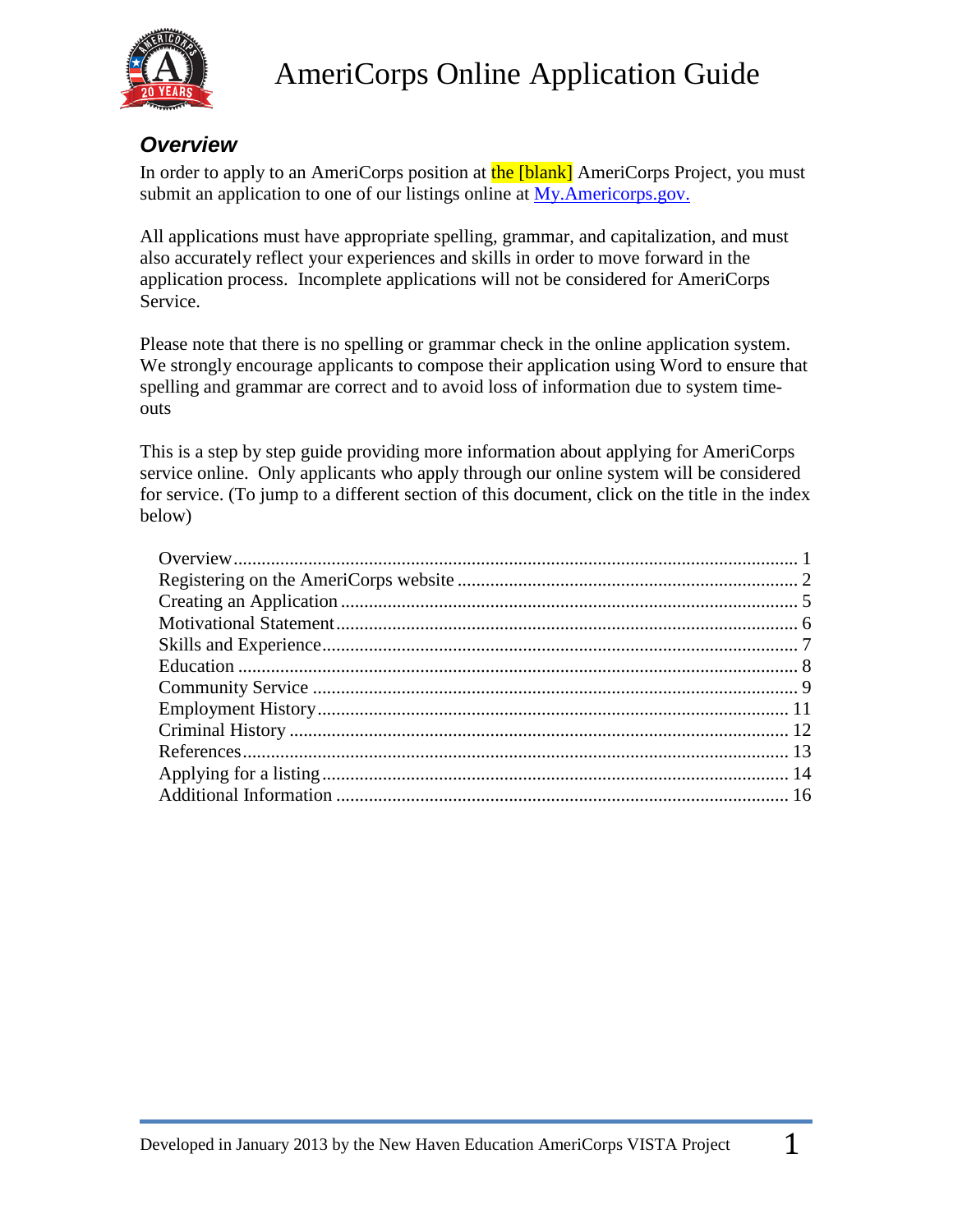

### <span id="page-1-0"></span>*Registering on the AmeriCorps website*

To begin an application, first [create an online account](https://my.americorps.gov/mp/recruit/registration.do) on the AmeriCorps website.

Fill out all of your basic information on the first step of **Create Profile.** 

The AmeriCorps website asks you to provide your first name, last name, social security number, date of birth, and email address.

Check to ensure that your name, date of birth, and email address are all entered correctly into the form because you will not be able to change this information later. All names and locations must be properly spelled and capitalized.

| Create Profile: Step 1 of 4                                     |                                                                                                                                                                                                   |
|-----------------------------------------------------------------|---------------------------------------------------------------------------------------------------------------------------------------------------------------------------------------------------|
| separate web page will open with this information.              | If you are considering becoming an AmeriCorps member, it is important that you learn about the rules of service. Click the Rules of Service button and a<br>Rules of Service (Opens a new window) |
| Click here for help.                                            |                                                                                                                                                                                                   |
| valid e-mail address. An asterisk (*) denotes a required field. | Please use the following fields to create a profile. Enter your name exactly as it appears on your government-issued identification. Also, you must have a                                        |
| Prefix:                                                         | Please Select V                                                                                                                                                                                   |
| <b>Preferred Name:</b>                                          |                                                                                                                                                                                                   |
| * First Name:                                                   |                                                                                                                                                                                                   |
| <b>Middle Name/Initial:</b>                                     |                                                                                                                                                                                                   |
| * Last Name:                                                    |                                                                                                                                                                                                   |
| Suffix:                                                         |                                                                                                                                                                                                   |
| * SSN:                                                          | Peg. 123456789                                                                                                                                                                                    |
| * Date of Birth:                                                | $\mathbf{B}$ (mm/dd/yyyy)                                                                                                                                                                         |
| * E-mail Address:                                               | $\mathbf{P}$                                                                                                                                                                                      |
| * Re-enter E-mail Address:                                      |                                                                                                                                                                                                   |
|                                                                 | cancel<br>next                                                                                                                                                                                    |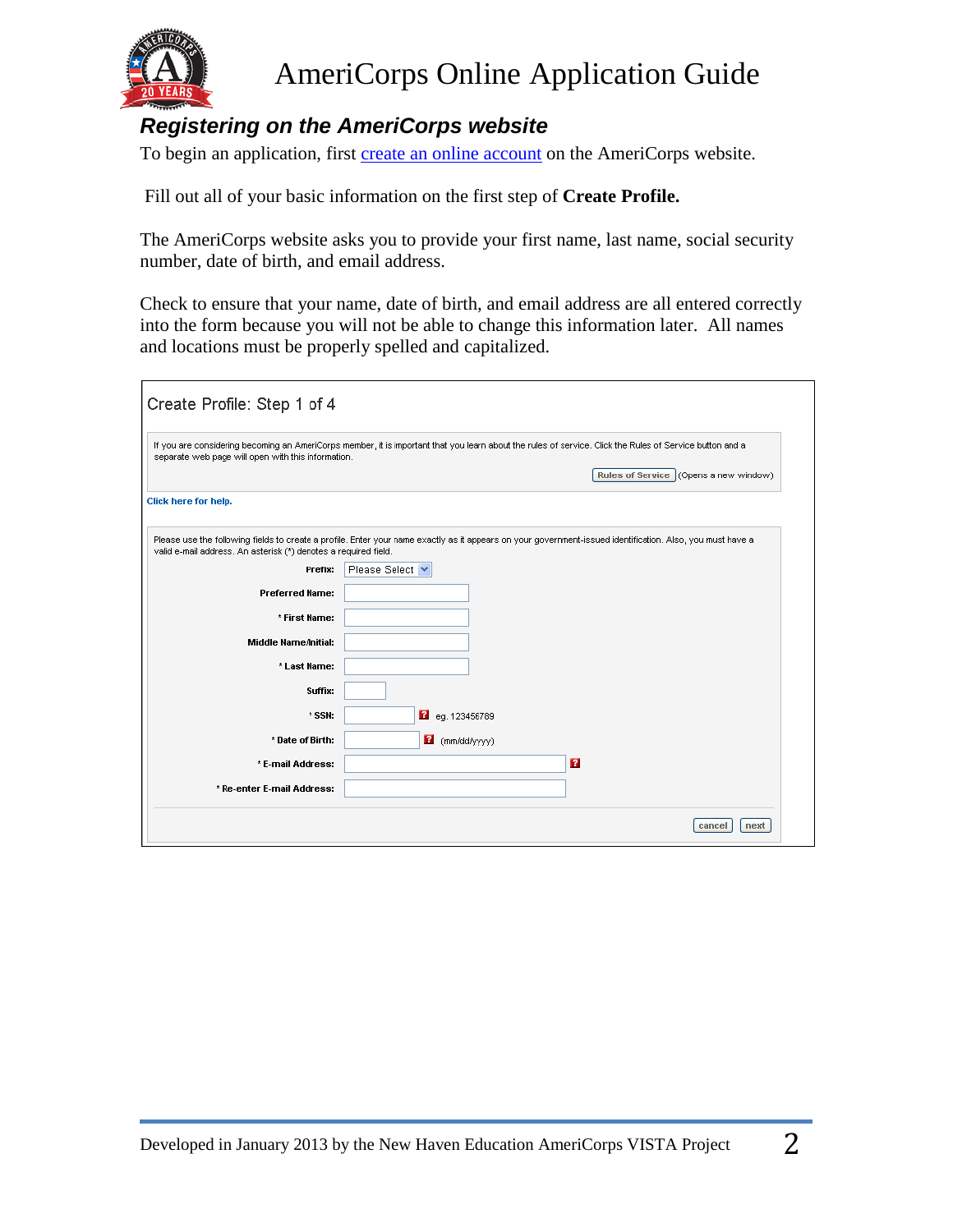

During the next three steps of the process, you will create an online AmeriCorps profile. Fill in your residency (city of birth, state of birth, country of birth, and gender), mailing address, and permanent address information (not pictured below).

Additionally, you need to include your availability for beginning AmeriCorps service.

Make sure all of this information is accurate, as this helps determine relocation reimbursement for eligible candidates. Members relocating more than 50 miles away from their home of record (or permanent address) to their service site are eligible for a relocation allowance (if approved).

| Resident Card, INS Form I-551; (ii) an Alien Registration Receipt Card, INS Form I-551, (iii) a passport indicating that the INS has<br>approved it as temporary evidence of lawful admission for permanent residence; or (iv) a Departure Record (INS Form I-94)<br>indicating that the INS has approved it as temporary evidence of lawful admission for permanent residence. NOTE: A student<br>visa does not confer eligibility to enroll in an AmeriCorps program. |                                  |
|-------------------------------------------------------------------------------------------------------------------------------------------------------------------------------------------------------------------------------------------------------------------------------------------------------------------------------------------------------------------------------------------------------------------------------------------------------------------------|----------------------------------|
| * City of Birth:                                                                                                                                                                                                                                                                                                                                                                                                                                                        |                                  |
| * State of Birth:                                                                                                                                                                                                                                                                                                                                                                                                                                                       | v                                |
| * Country of Birth:                                                                                                                                                                                                                                                                                                                                                                                                                                                     | United States of America<br>×    |
| * Gender:                                                                                                                                                                                                                                                                                                                                                                                                                                                               | Female V                         |
| * Earliest Availability Date:                                                                                                                                                                                                                                                                                                                                                                                                                                           | n,<br>08/13/2012<br>(mm/dd/yyyy) |
| * Last Availability Date:                                                                                                                                                                                                                                                                                                                                                                                                                                               | −<br>(mm/dd/yyyy)                |
| Available indefinitely:                                                                                                                                                                                                                                                                                                                                                                                                                                                 |                                  |
| * Are you moving within<br>the next six months?                                                                                                                                                                                                                                                                                                                                                                                                                         | $\bigcirc$ yes<br>$\odot$ no     |
| <b>Current Mailing Address:</b><br>Is this a foreign (non-US) address? Click here.<br>* Street address 1:                                                                                                                                                                                                                                                                                                                                                               |                                  |
| Street address 2:                                                                                                                                                                                                                                                                                                                                                                                                                                                       |                                  |
| * City:                                                                                                                                                                                                                                                                                                                                                                                                                                                                 |                                  |
| * State:                                                                                                                                                                                                                                                                                                                                                                                                                                                                | CONNECTICUT<br>×                 |
| * Zip code:                                                                                                                                                                                                                                                                                                                                                                                                                                                             |                                  |
| * Preferred Phone:                                                                                                                                                                                                                                                                                                                                                                                                                                                      |                                  |
| Is this an international phone number? Click here.                                                                                                                                                                                                                                                                                                                                                                                                                      |                                  |
| Other Phone:                                                                                                                                                                                                                                                                                                                                                                                                                                                            |                                  |
| Is this an international phone number? Click here.                                                                                                                                                                                                                                                                                                                                                                                                                      |                                  |
| *Preferred method of communication:                                                                                                                                                                                                                                                                                                                                                                                                                                     | $O$ E-mail $O$ Phone             |
|                                                                                                                                                                                                                                                                                                                                                                                                                                                                         |                                  |

Next, fill out the Skills and Experience section. Indicate your highest level of education attained, whether or not you are a veteran of the US Armed Forces, and indicate whether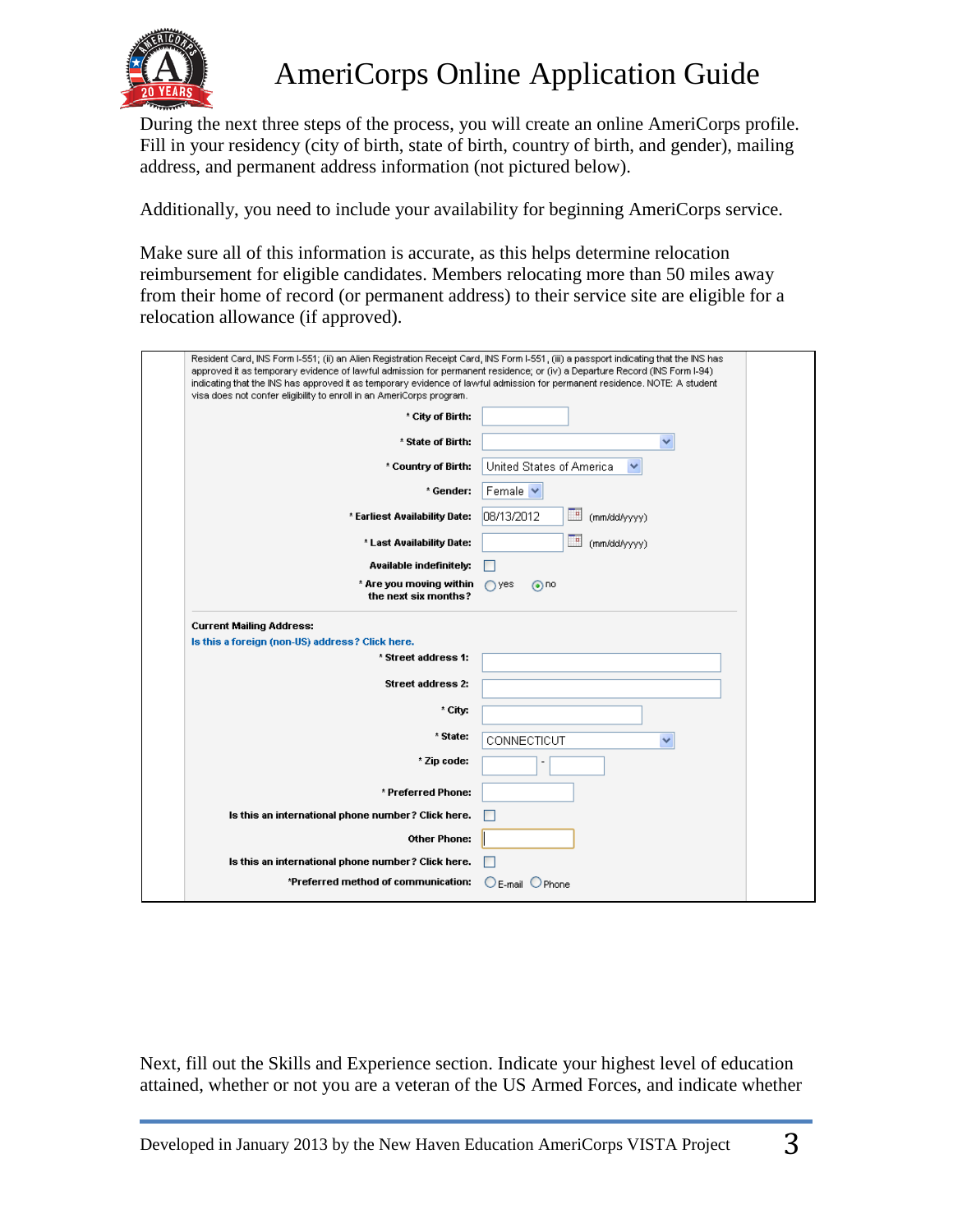

or not you speak any other languages. You will have the option to include the languages you speak and your fluency in those languages.

Additionally, you must check off the skill areas that most reflect your skill set and experiences. You can check off as many as you like, and make sure that these skills reflect the skills in your resume. You will be able to provide examples for these skills in the Skills & Experience section of the AmeriCorps online application.

Finally, you have the option to write in any additional information that you feel will help in evaluating your application. This information will appear on the first page of your AmeriCorps application.

|                                       | Skills and Experience                                                                                                  | * Highest level of education attained:             |             | College graduate                                                                                                    |                                              |         |
|---------------------------------------|------------------------------------------------------------------------------------------------------------------------|----------------------------------------------------|-------------|---------------------------------------------------------------------------------------------------------------------|----------------------------------------------|---------|
|                                       | Are you a veteran of the U.S Armed Forces?                                                                             |                                                    |             | Yes ∩No                                                                                                             |                                              |         |
|                                       |                                                                                                                        |                                                    |             |                                                                                                                     |                                              |         |
|                                       |                                                                                                                        | * Is English your primary language?                | ) yes       | no.                                                                                                                 |                                              |         |
|                                       |                                                                                                                        | * Do you speak any other languages?                | (●) ves     | no                                                                                                                  |                                              |         |
| Language:                             | Spanish                                                                                                                | Fluency:                                           | Good        | v                                                                                                                   |                                              |         |
|                                       |                                                                                                                        |                                                    |             |                                                                                                                     |                                              | remove. |
| Language:                             | Russian                                                                                                                | Fluency:                                           | Basic       | v                                                                                                                   |                                              |         |
|                                       |                                                                                                                        |                                                    |             |                                                                                                                     |                                              | remove  |
| add another                           |                                                                                                                        |                                                    |             |                                                                                                                     |                                              |         |
|                                       |                                                                                                                        |                                                    |             |                                                                                                                     |                                              |         |
|                                       | * Do you have a valid government-issued driver's license? [                                                            |                                                    | $\odot$ yes | ∩no                                                                                                                 |                                              |         |
|                                       | Architectural Planning<br>Community Organization                                                                       | Business/Entrepreneur<br>Computers/Technology      |             | not an exhaustive list of skills. If you have additional skills, please enter the skill in the 'other' field below. | Communications<br><b>Conflict Resolution</b> |         |
| Counseling<br>First Aid<br>Leadership |                                                                                                                        | Education<br>Fundraising/Grant Writing<br>Medicine |             |                                                                                                                     | Fine Arts/Crafts<br>Law<br>Public Health     |         |
| Public Speaking                       |                                                                                                                        | Recruitment                                        |             |                                                                                                                     | Teaching/Tutoring                            |         |
|                                       | Trade/Construction                                                                                                     | Writing/Editing                                    |             |                                                                                                                     | Youth Development                            |         |
| Environment                           |                                                                                                                        | Non-Profit Management                              |             |                                                                                                                     | <b>Social Senrices</b>                       |         |
| Urban Planning                        |                                                                                                                        | <b>Disaster Services</b>                           |             |                                                                                                                     | Veterans                                     |         |
| Team Work                             |                                                                                                                        |                                                    |             |                                                                                                                     |                                              |         |
| Other:                                |                                                                                                                        |                                                    |             |                                                                                                                     |                                              |         |
|                                       | In the space provided below, please provide any additional interest, skill, experience, or additional information that |                                                    |             |                                                                                                                     |                                              |         |
|                                       | may be helpful in evaluating your application.                                                                         |                                                    |             |                                                                                                                     |                                              |         |
|                                       |                                                                                                                        |                                                    |             |                                                                                                                     |                                              |         |
|                                       |                                                                                                                        |                                                    |             |                                                                                                                     |                                              |         |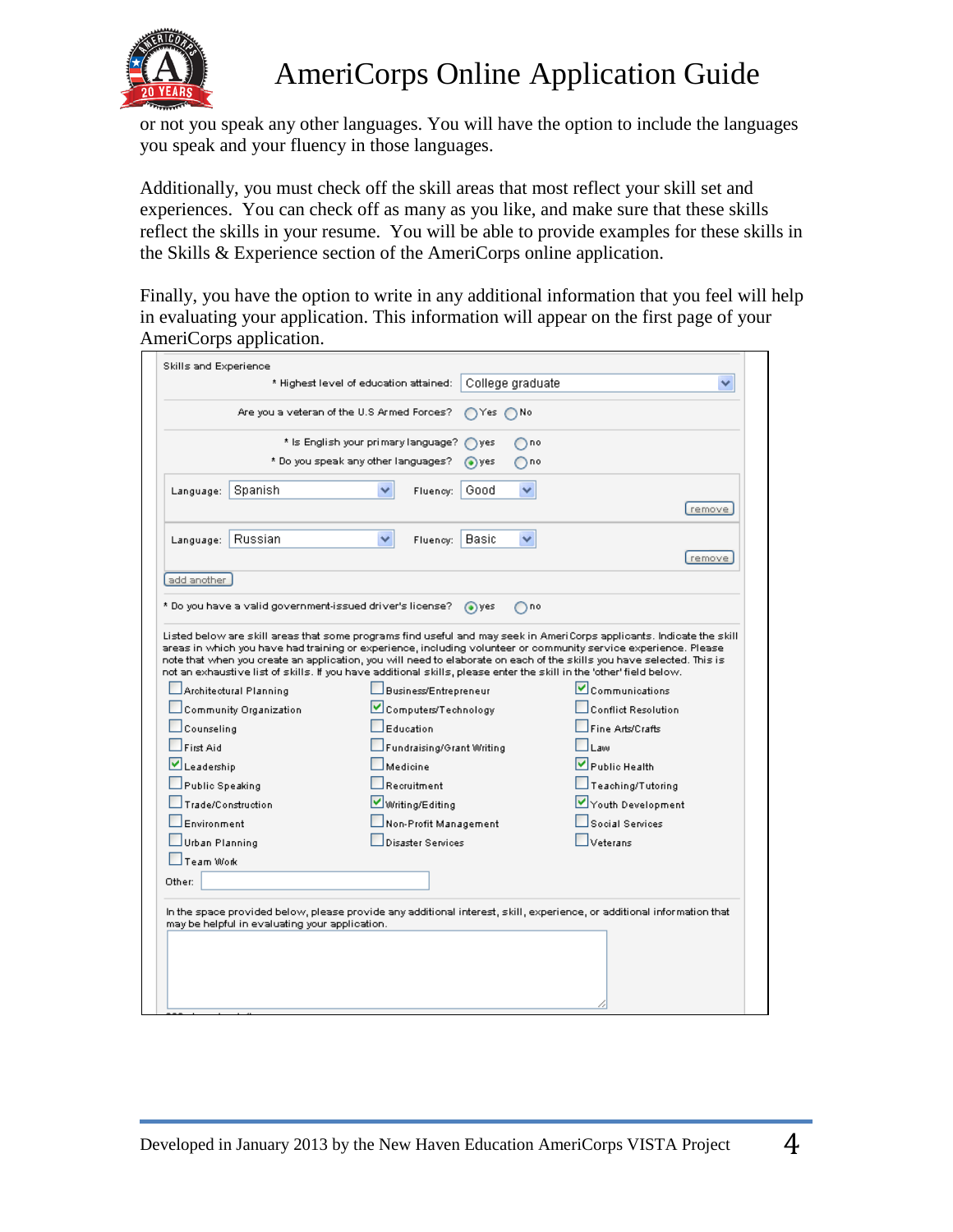

### <span id="page-4-0"></span>*Creating an Application*

After you register on the AmeriCorps website, you will see the following screen—the Application home page. To create an application, click on **Applications** in the left hand navigation bar.

| <b>&amp; HOME</b>       |                                                                                                                                        |                                                                            |
|-------------------------|----------------------------------------------------------------------------------------------------------------------------------------|----------------------------------------------------------------------------|
| <b>My AmeriCorps</b>    | Welcome,<br>$\overline{2}$                                                                                                             | Your World.                                                                |
| 田 Member Home           | Welcome to the My AmeriCorps website for applicants,                                                                                   | Your Chance To Make It Better.                                             |
| 田 Applications          | candidates, members, and alumni. This site presents information<br>that will help you before, during and after your service. Please be |                                                                            |
| <b>H</b> References     | sure that all of your contact information is up-to-date.                                                                               |                                                                            |
| 田 Submissions           | <b>My</b> information                                                                                                                  |                                                                            |
| 田 Search Listings       | Name:                                                                                                                                  | Date of Birth:                                                             |
| 田 My Favorites          | <b>Preferred Name:</b>                                                                                                                 |                                                                            |
| 田 Contact My AmeriCorps | <b>Applicant ID:</b><br>SSN:<br><b>SSN Status:Previously Served E</b><br>Citizenship Status:Previously Served E<br><b>U.S Veteran:</b> | Username:<br>E-mail:                                                       |
|                         | <b>Current Mailing Address:</b>                                                                                                        | <b>Permanent Address:</b>                                                  |
|                         | Preferred Phone:<br><b>Other Phone:</b><br><b>Preferred Method of Communication:</b>                                                   | <b>Preferred Phone:</b><br><b>Other Phone:</b>                             |
|                         |                                                                                                                                        | <b>Change Password</b><br><b>View My Profile</b><br><b>Edit My Profile</b> |
|                         | <b>Applications</b>                                                                                                                    |                                                                            |

Next, click on the **Create Application** button**.** (Note: you can return to this page if you need to edit your application at any time)

| My AmeriCorps<br>II<br>Applications<br>田 Member Home<br>Click here for help.<br>日 Applications<br>Last Modified <sup>&gt;</sup><br>Created <sup>&gt;</sup><br>Status <b>F</b><br>Name ><br>田 References<br>田 Submissions<br>Complete<br>02/04/2011 04:52 PM<br>04/11/2011 06:42 PM<br>edit<br><b>Application 1</b><br>田 Search Listings<br>04/11/2011 06:49 PM<br>04/12/2011 09:15 PM<br>edit<br>Complete<br><b>Application 2</b><br>田 My Favorites | print<br>print<br>田 Contact My AmeriCorps<br>create application<br>back | <b>&amp; HOME</b> |  |  |  |
|-----------------------------------------------------------------------------------------------------------------------------------------------------------------------------------------------------------------------------------------------------------------------------------------------------------------------------------------------------------------------------------------------------------------------------------------------------|-------------------------------------------------------------------------|-------------------|--|--|--|
|                                                                                                                                                                                                                                                                                                                                                                                                                                                     |                                                                         |                   |  |  |  |
|                                                                                                                                                                                                                                                                                                                                                                                                                                                     |                                                                         |                   |  |  |  |
|                                                                                                                                                                                                                                                                                                                                                                                                                                                     |                                                                         |                   |  |  |  |
|                                                                                                                                                                                                                                                                                                                                                                                                                                                     |                                                                         |                   |  |  |  |
|                                                                                                                                                                                                                                                                                                                                                                                                                                                     |                                                                         |                   |  |  |  |
|                                                                                                                                                                                                                                                                                                                                                                                                                                                     |                                                                         |                   |  |  |  |
|                                                                                                                                                                                                                                                                                                                                                                                                                                                     |                                                                         |                   |  |  |  |
|                                                                                                                                                                                                                                                                                                                                                                                                                                                     |                                                                         |                   |  |  |  |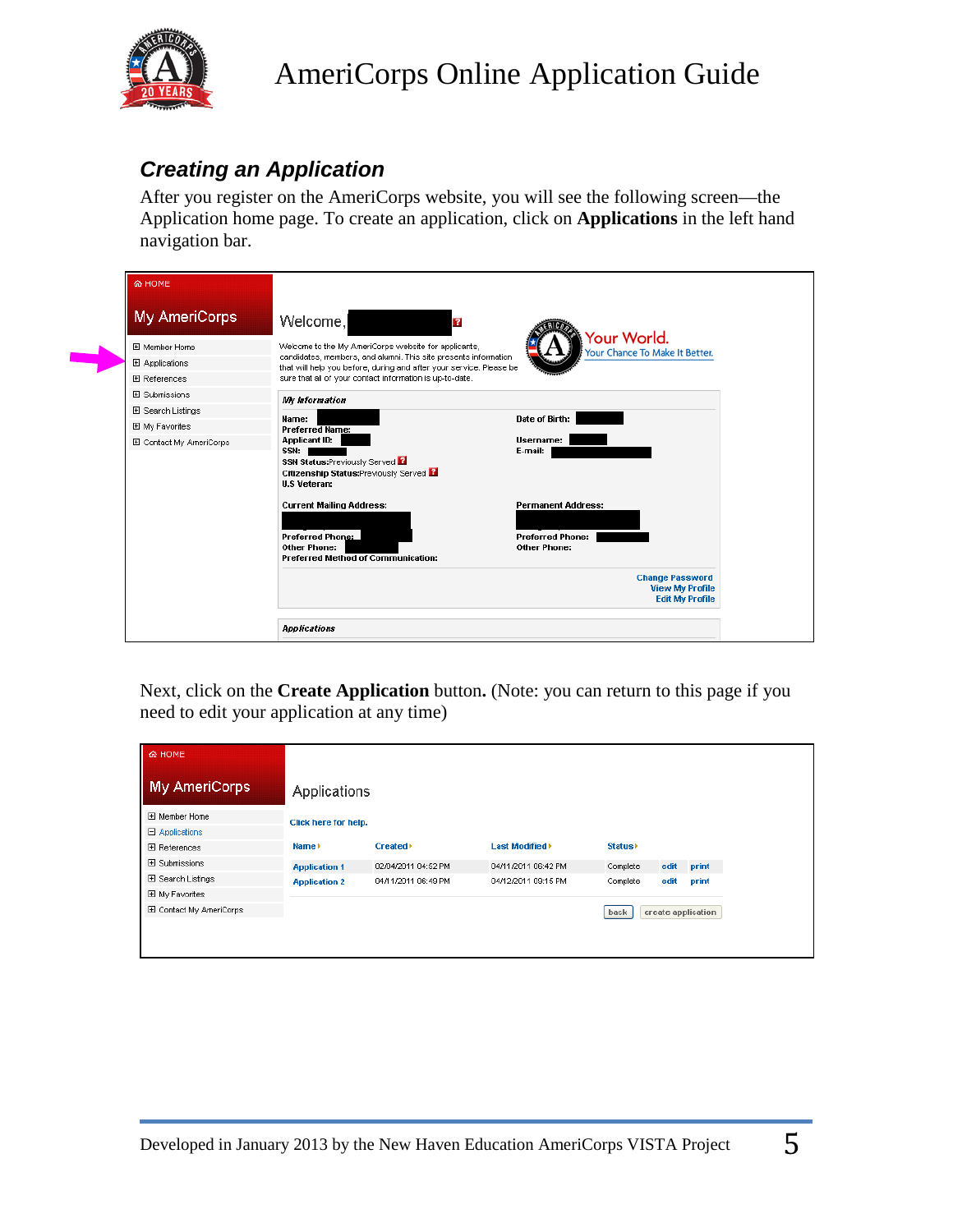

### <span id="page-5-0"></span>*Motivational Statement*

The first section of the application is the Motivational Statement. You must write a thoughtful paragraph explaining why you are motivated to serve in a national service program. We encourage applicants to provide specific examples and reasons for applying to AmeriCorps. Try to use examples from your personal or professional life that show that you are motivated to serve Think of the motivational statement as a "mini essay." Don't be afraid to use personal examples in this statement!

Before moving forward in the application, check your motivational statement to ensure that it accurately reflects why you are applying for AmeriCorps national service.

Be sure to save your response! Please note that the online application system does not have a built-in spell check or grammar check feature.

| <b>Motivational Statement</b>                                                                                                                                                                                                                                                                                                                                                                                                                                          |
|------------------------------------------------------------------------------------------------------------------------------------------------------------------------------------------------------------------------------------------------------------------------------------------------------------------------------------------------------------------------------------------------------------------------------------------------------------------------|
| Click here for help.<br>We would like to understand more about you and your reasons for applying to AmeriCorps. Please share with usi<br>why you would like to serve with the AmeriCorps program.<br>Please save your response by clicking the "save" button at the bottom of the screen. *After fifteen minutes if you<br>have not saved your response, you will receive a warning that the page will soon expire and will request that you<br>save your information. |
| of what I was learning about in class, and helped $\wedge$<br>me understand that action (through service) is a<br>positive way to change issues in a given<br>community, whether the issue be poverty, health<br>care, or scholastic. I feel that AmeriCorps is the<br>perfect opportunity for me to give back to my own<br>community, as well as work to build a better<br>United States for everyone who lives here.<br>933 characters left.                         |
| previous<br>cancel<br>nex<br>save                                                                                                                                                                                                                                                                                                                                                                                                                                      |
| OMB Number 3045-0054                                                                                                                                                                                                                                                                                                                                                                                                                                                   |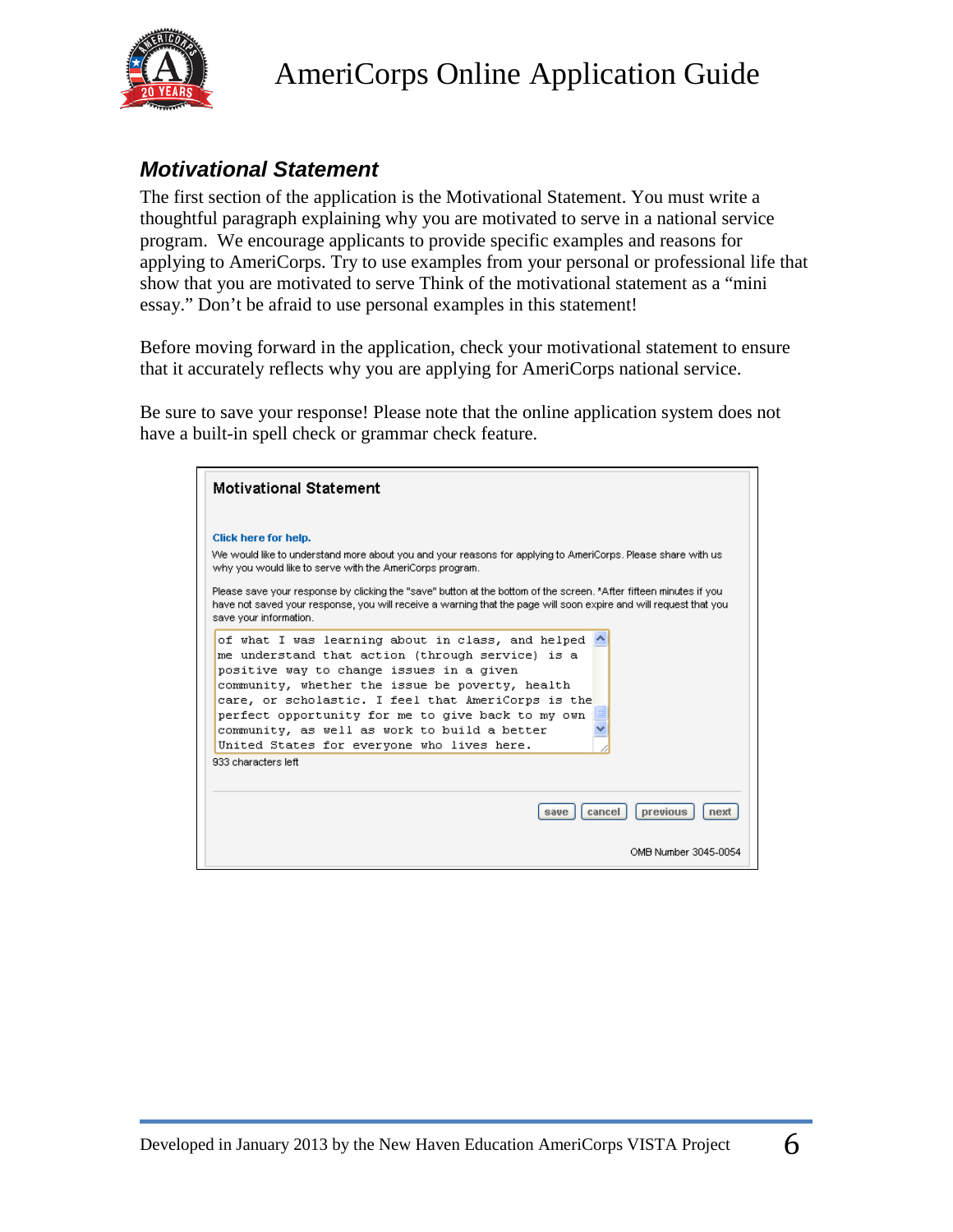

### <span id="page-6-0"></span>*Skills and Experience*

Explain each of the skills that you selected while creating your profile. If you feel you have left something out, you can go back and add or delete skills by saving your application and going back to your profile (click **Edit).** 

Provide brief examples for each of your skills. Additionally, include all relevant work experience (including titles, dates, supervisor name, and explanation of duties).

Ensure that all skills and experience included reflects the information in your resume.

You can also include any relevant certifications along with their expiration date.

| <b>Skills and Experience</b>   |                                                                                                                                                                                                                                                                                                                                                              |
|--------------------------------|--------------------------------------------------------------------------------------------------------------------------------------------------------------------------------------------------------------------------------------------------------------------------------------------------------------------------------------------------------------|
| 7                              |                                                                                                                                                                                                                                                                                                                                                              |
| Click here for help.           |                                                                                                                                                                                                                                                                                                                                                              |
| clicking on 'Edit My Profile'. | When you created your profile, you marked the following skills that you developed through previous training and/or<br>experience. Please elaborate on how you have acquired and applied each of those skills. If you need to add or<br>remove skills from this application, you'll need to update your profile by going back to your applicant home page and |
| Leadership:                    |                                                                                                                                                                                                                                                                                                                                                              |
|                                |                                                                                                                                                                                                                                                                                                                                                              |
|                                |                                                                                                                                                                                                                                                                                                                                                              |
| 200 characters left            |                                                                                                                                                                                                                                                                                                                                                              |
|                                |                                                                                                                                                                                                                                                                                                                                                              |
| <b>Youth Development:</b>      |                                                                                                                                                                                                                                                                                                                                                              |
|                                |                                                                                                                                                                                                                                                                                                                                                              |
| 200 characters left            |                                                                                                                                                                                                                                                                                                                                                              |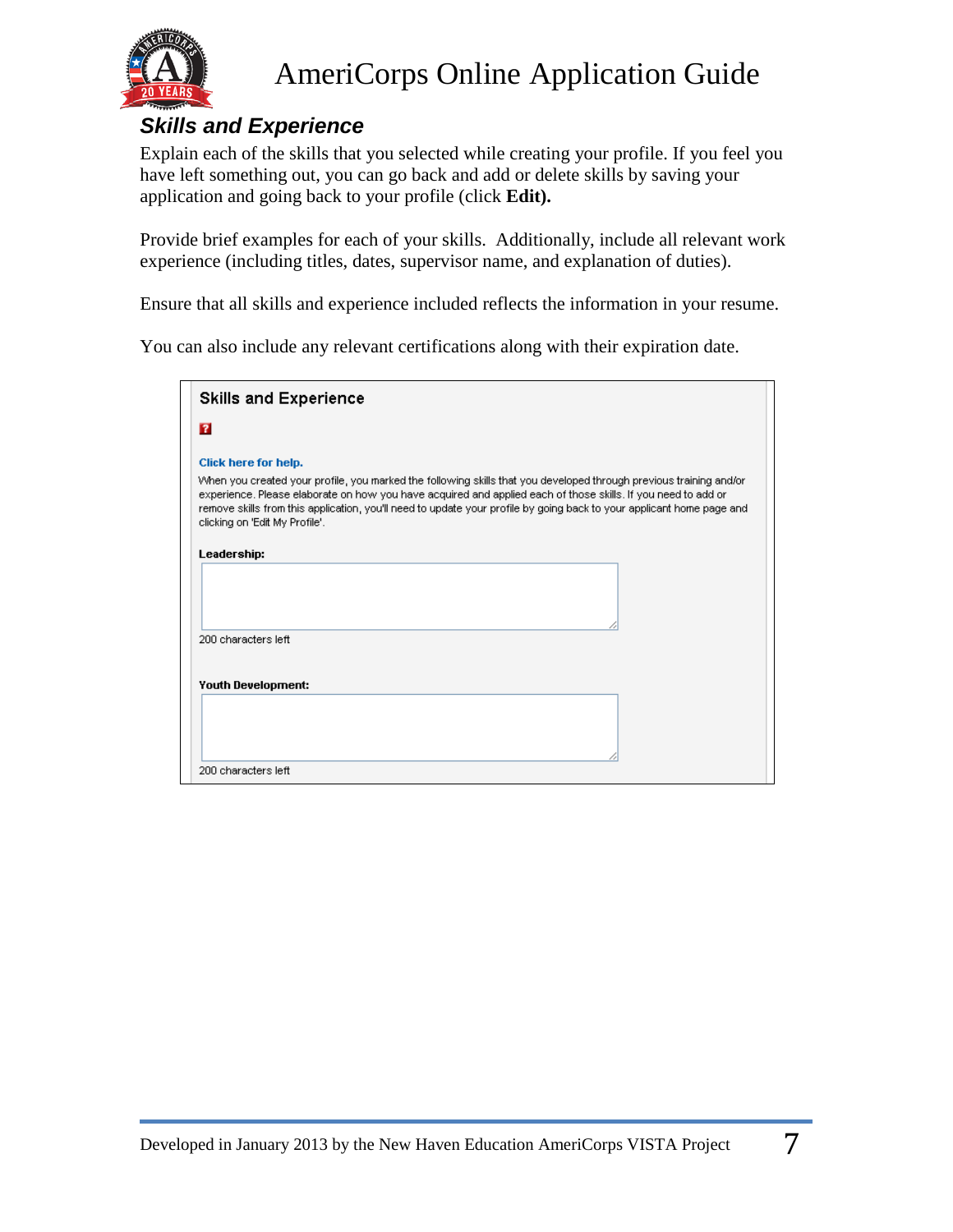

### <span id="page-7-0"></span>*Education*

Enter all information for completed degrees and certificates

First, check off the highest level of education that you will have completed during the time you plan to serve as an AmeriCorps member.

Provide accurate dates of attendance at your schools, as well as the dates for receiving your diploma. Include information for any and all associates, bachelors, or masters degrees earned.

| Education                                                                                                                                                                                                                                                                                       |                                 |                            |
|-------------------------------------------------------------------------------------------------------------------------------------------------------------------------------------------------------------------------------------------------------------------------------------------------|---------------------------------|----------------------------|
|                                                                                                                                                                                                                                                                                                 |                                 |                            |
| Click here for help.<br>Check the highest level of education that you will have completed by the time you are planning to serve in<br>AmeriCorps. (Choose only one.)                                                                                                                            |                                 |                            |
| C Less than high school completed                                                                                                                                                                                                                                                               | $\bigcirc$ High school graduate | $\bigcirc$ ged             |
| O Technical school/apprenticeship/vocational                                                                                                                                                                                                                                                    | $\bigcirc$ Some college         | Associates degree (AA)     |
| College graduate                                                                                                                                                                                                                                                                                | $\bigcirc$ Some graduate study  | $\bigcirc$ Graduate degree |
| $\bigcirc$ Professional degree (medical, law)                                                                                                                                                                                                                                                   |                                 |                            |
|                                                                                                                                                                                                                                                                                                 |                                 |                            |
| Post-secondary Schools.<br>Starting with the most recent, list all schools after high school that you have attended, including trade or technical<br>schools, military training and employment training programs.<br>You may add additional schools by clicking the "Add Another" button below. |                                 |                            |
| *Name of School (most recent                                                                                                                                                                                                                                                                    |                                 |                            |
| first):                                                                                                                                                                                                                                                                                         |                                 |                            |
| *Location of School (City,<br>State):                                                                                                                                                                                                                                                           |                                 |                            |
| *Attended from (mm/yyyy):                                                                                                                                                                                                                                                                       |                                 |                            |
| *Attended through (mm/yyyy):                                                                                                                                                                                                                                                                    |                                 |                            |

You will have the option to add more schools by following the directions on the online application.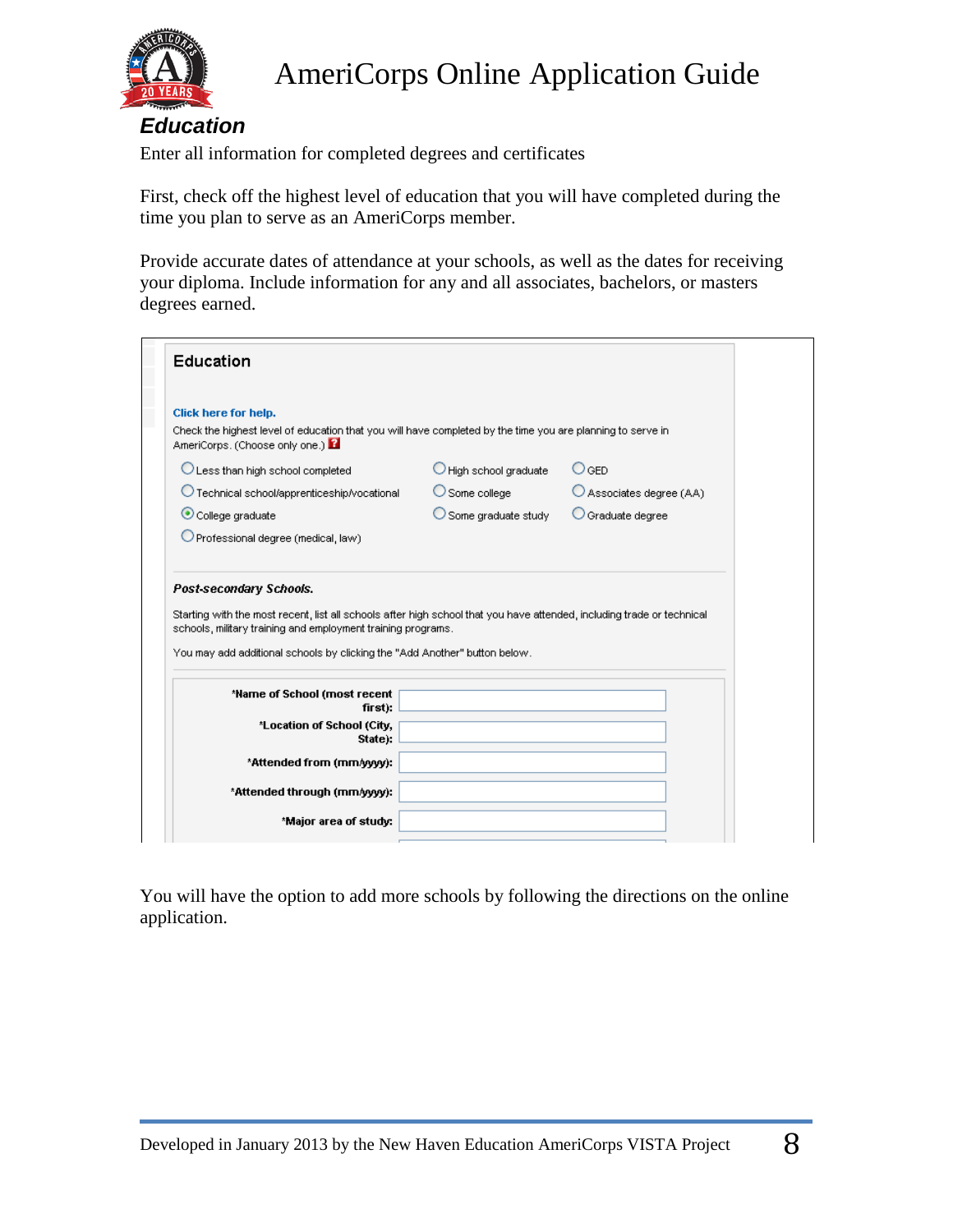

#### <span id="page-8-0"></span>*Community Service*

First, you must list any and all volunteer activities that you've been involved with. Include the name, location, and phone number of the organization. Additionally, you must provide a brief description of your involvement with that organization. Include how long you have volunteered with this particular organization and how many hours per month you volunteered with them. You can add as many organizations as you want.

We are looking for applicants with volunteer experience, so it is important for you to accurately describe your volunteer activities.

Remember to use proper spelling and grammar when describing your involvement in community service.

| Name and Location of Organization |                      |
|-----------------------------------|----------------------|
| * Organization:                   |                      |
| * City:                           |                      |
| * State:                          | Idaho<br>٧           |
| * Phone:                          |                      |
|                                   | 2000 characters left |
| * Dates of Involvement and Hours  |                      |
| * From (mm/yyyy):                 |                      |
| * To (mm/yyyy):                   |                      |
| * Hours/month:                    |                      |
|                                   |                      |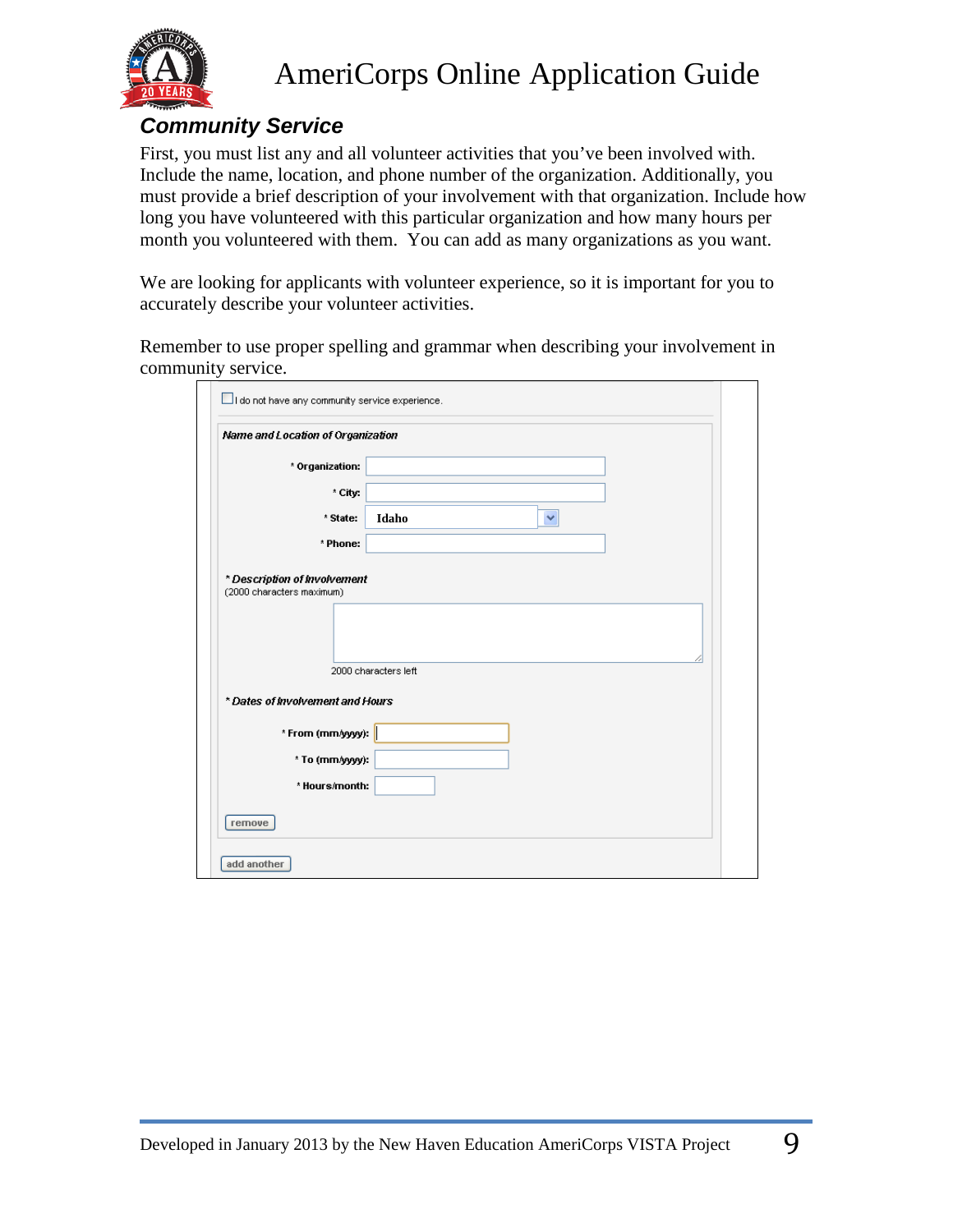

Finally, you must write a thoughtful paragraph about why you volunteer. Use the prompt on the AmeriCorps application to guide your response. Provide examples from your volunteer experiences or from your life to strengthen the paragraph

Because AmeriCorps is a national volunteer service program, providing a detailed, thoughtful response about why you volunteer is extremely important for your candidacy. Think of this response as another "mini essay." Don't be afraid to use personal examples in this statement!

Remember to use complete sentences and correct grammar and spelling while writing your volunteer response. Again, there is no spelling or grammar check so you may opt to compose your statement in Word or another program before entering it in the application.

|                      | has made you feel. Think in broad terms. |  |  |
|----------------------|------------------------------------------|--|--|
|                      |                                          |  |  |
|                      |                                          |  |  |
| 2000 characters left |                                          |  |  |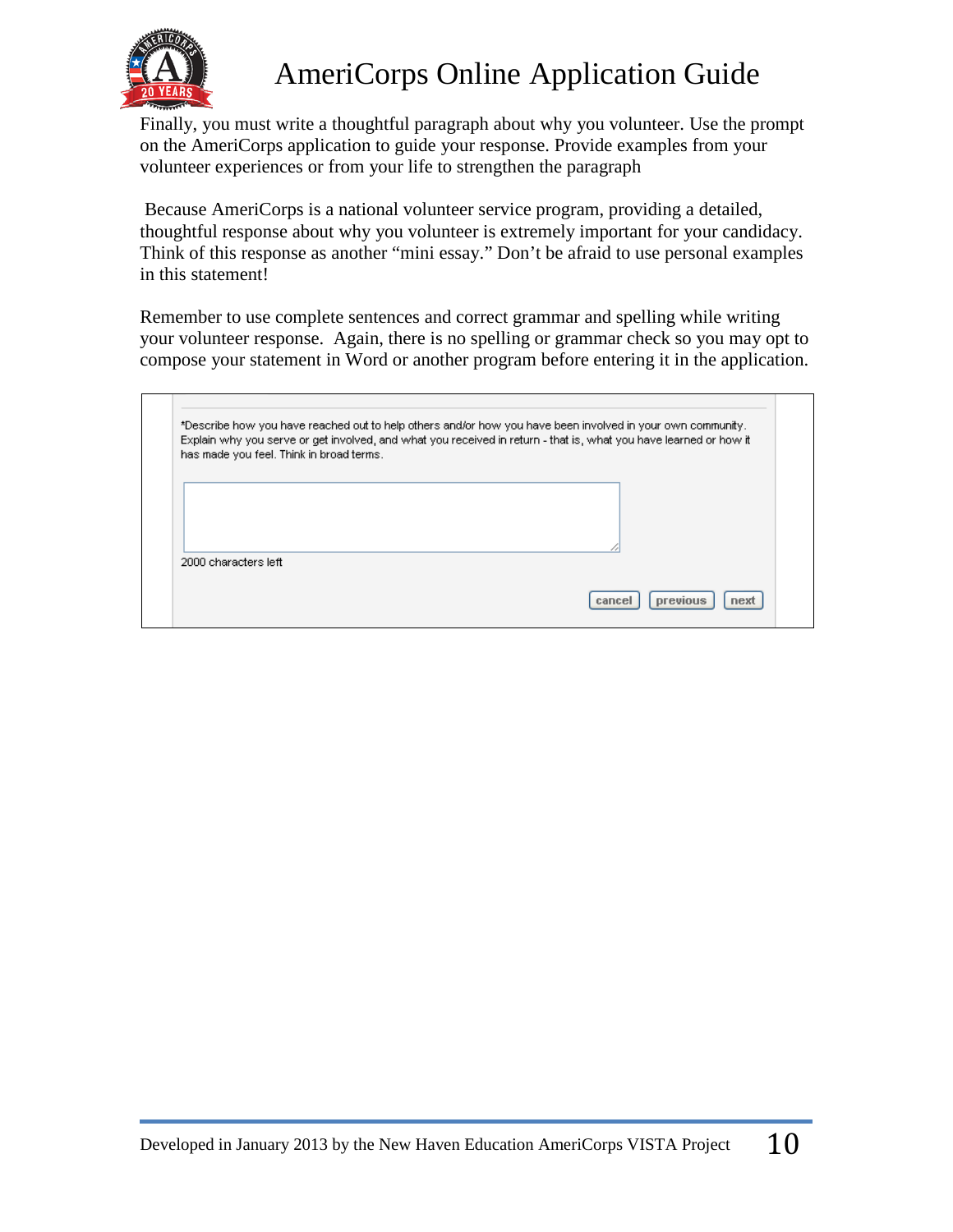

### <span id="page-10-0"></span>*Employment History*

Starting with your most recent employment, list and describe your employment history. This can include fellowships, internships, part-time or full-time paid work, or selfemployment.

Type in the name of the organization, location, and supervisor contact information.

Provide your job title, a brief description of duties, and a reason for leaving (if possible). You must also provide the length of employment as well as the time commitment of employment (hours per week).

Try to make your employment history reflect your resume as closely as possible so that the AmeriCorps application accurately reflects your skills and experience.

You can add other jobs as well.

| Name and Address of Employer            |            |
|-----------------------------------------|------------|
| * Organization:                         |            |
| * City:                                 |            |
| * State:                                | v<br>Idaho |
| * Supervisor Name:                      |            |
| * Supervisor Phone:<br>$(555-555-0000)$ |            |
| * Supervisor E-mail:                    |            |
| <b>Job Title and Duties</b>             |            |
| * Title:                                |            |
| * Duties:                               |            |
| * Reason For Leaving:                   |            |
| <b>Dates and Times</b>                  |            |
| * From (mm/yyyy):                       |            |
| * To (mm/yyyy):                         |            |
| * Hours/week:                           |            |
| remove                                  |            |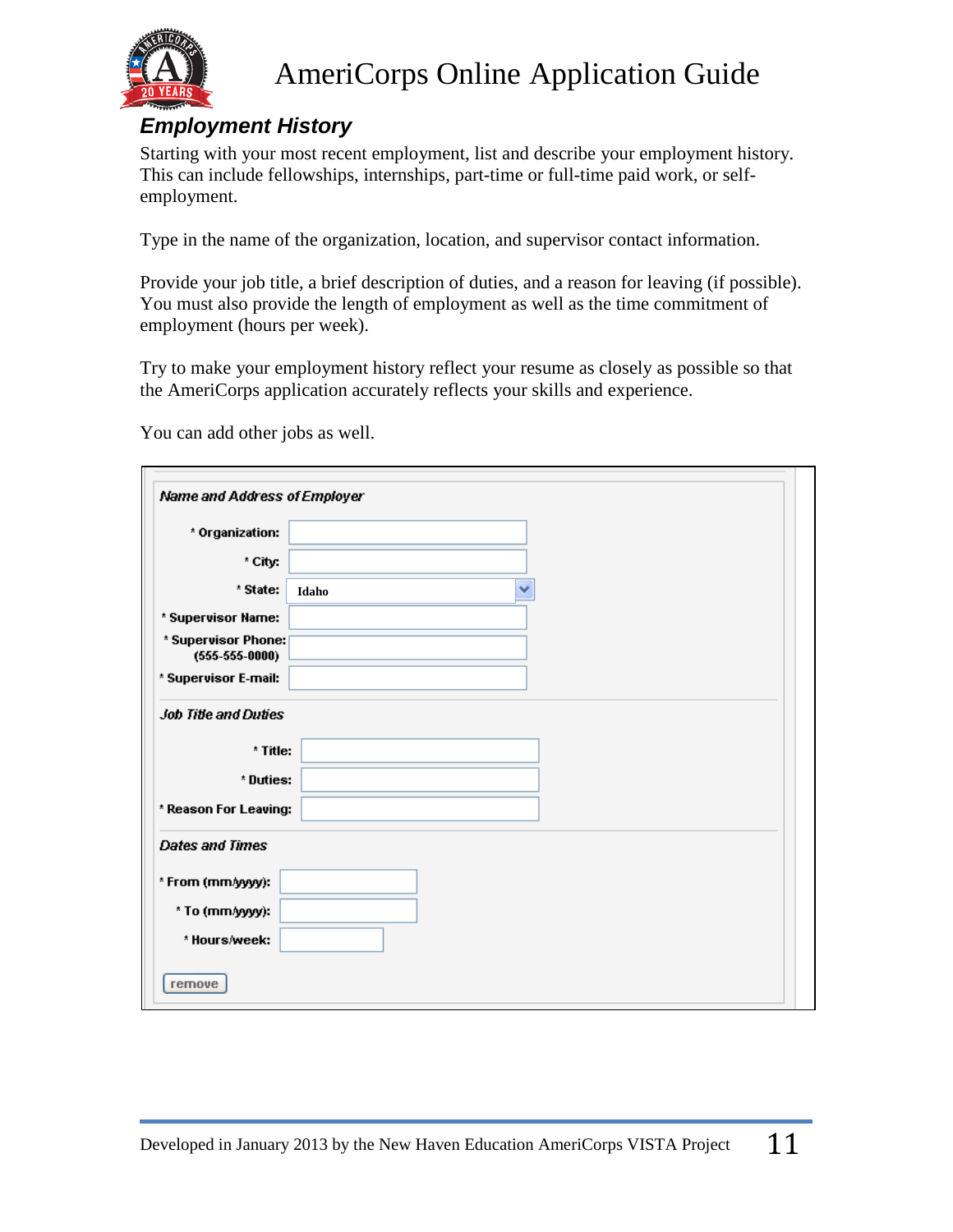

#### <span id="page-11-0"></span>*Criminal History*

Next, you must complete the criminal history questionnaire. All AmeriCorps members must complete a background check before beginning service, and the questionnaire is the first step in that process. Select the answers that apply to you, and then move on to the next step in the application process.

Please be honest and forthright with the information you provide. Any misinformation you provide will automatically disqualify you for service as an AmeriCorps member.

Please note that a criminal history alone does not disqualify an applicant from AmeriCorps service—the only crimes that disqualify applicants from service are sex offenses or murder. Other crimes can be accompanied by an explanation.

| <b>Criminal History Questionnaire</b>                                                                                                                                                                                                                                                                                                                                                                                                                                                                                                                                                                                 |          |          |
|-----------------------------------------------------------------------------------------------------------------------------------------------------------------------------------------------------------------------------------------------------------------------------------------------------------------------------------------------------------------------------------------------------------------------------------------------------------------------------------------------------------------------------------------------------------------------------------------------------------------------|----------|----------|
| The AmeriCorps application process requires a criminal history check to ensure community<br>members with whom we work are protected, particularly children, individuals with<br>disabilities, and individuals over 60 years old.<br>We are investigating for past sexual offenses and violent crimes, or crimes that would have<br>a direct bearing on your service. This background check will entail a search of the National<br>Sex Offenders Public Registry and may include a statewide criminal history repository check<br>and/or a FBI criminal history check, which will require you to submit fingerprints. |          |          |
| You will not be permitted to serve or work with children, individuals with disabilities, or<br>individuals over 60 years of age, without supervision, until the history check is complete and<br>you are cleared. The review process is not lengthy, and normally is completed within weeks.                                                                                                                                                                                                                                                                                                                          |          |          |
| Answer the following questions fully. Existence of a criminal conviction or juvenile<br>adjudication may or may not, depending on circumstances, disqualify you from consideration.<br>However, any intentional misrepresentation or omission is grounds for disqualification.<br>Click here for help.                                                                                                                                                                                                                                                                                                                |          |          |
| Answer the following questions and include misdemeanors and any offense that led to pre-<br>trial intervention and/or fines other than speeding or parking tickets.                                                                                                                                                                                                                                                                                                                                                                                                                                                   |          |          |
| Have you ever been convicted as an adult, or adjudicated as a juvenile offender, of<br>at least one criminal offense by either a civilian or military court?                                                                                                                                                                                                                                                                                                                                                                                                                                                          |          | DYes ⊙No |
| Are you currently facing charges for any offense, on probation or parole?                                                                                                                                                                                                                                                                                                                                                                                                                                                                                                                                             | Oyes Ono |          |
| If you answered yes to any of the questions above, please provide the following information. (To record multiple<br>convictions/adjudications, click the "add another" button, below.)                                                                                                                                                                                                                                                                                                                                                                                                                                |          |          |
| add another                                                                                                                                                                                                                                                                                                                                                                                                                                                                                                                                                                                                           |          |          |
| cancel                                                                                                                                                                                                                                                                                                                                                                                                                                                                                                                                                                                                                | previous | next     |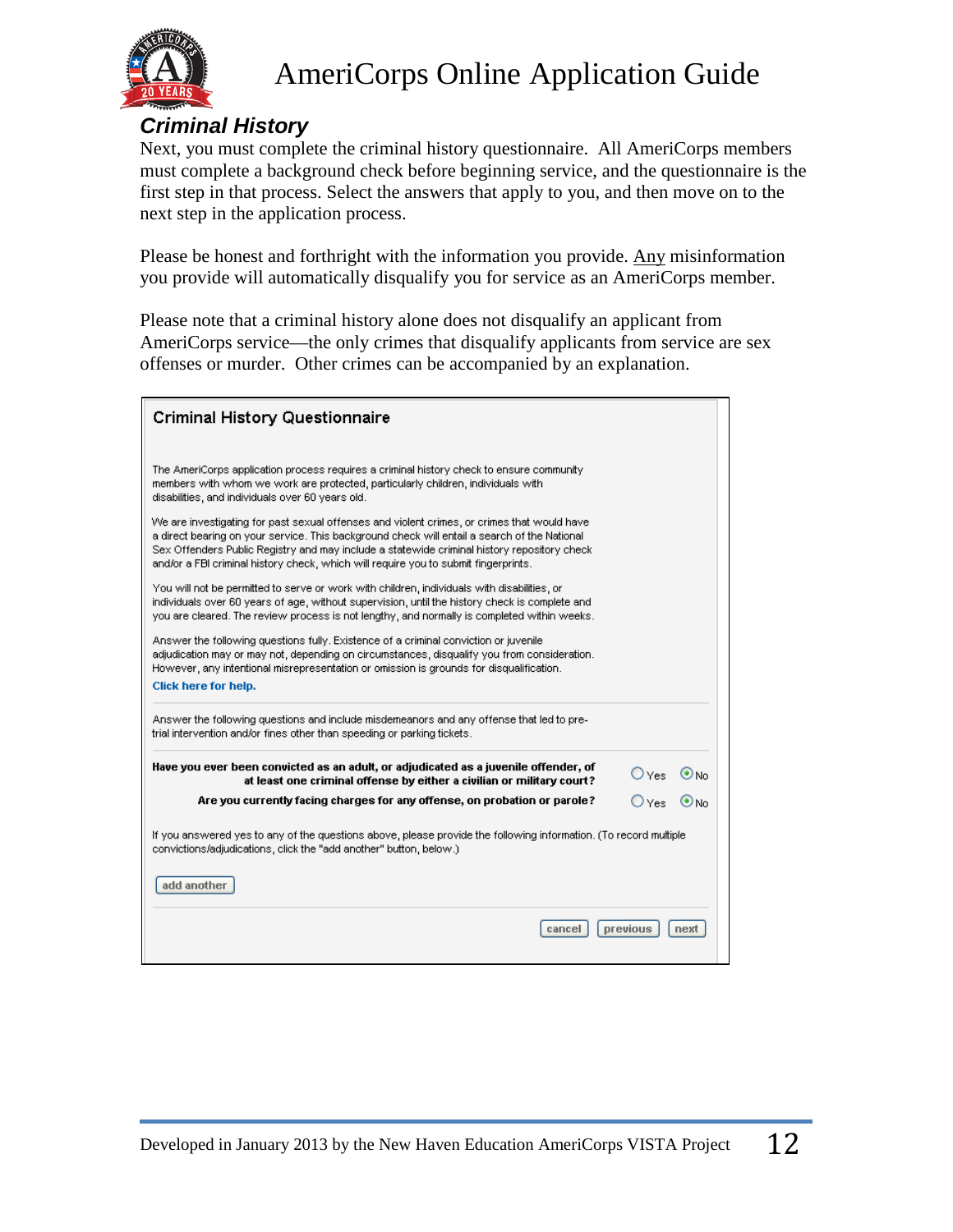

#### <span id="page-12-0"></span>*References*

In order to move forward in the application process, you need two references completed online in the AmeriCorps portal.

Family members, friends, and coworkers are not appropriate references. In order to be approved for service, references must come from a job supervisor, professor, volunteer supervisor, or mentor.

We recommend that you contact each of your references in advance to ensure that they will be able to complete the online form for you.

On the references tab of the application, you can see each reference that you have created in the system, and whether or not that reference has completed the online application form. You can also choose different references to submit. To create a reference, click on the **New Reference** button.

|                      | Create Application: step 8 of 8                                                                                                                                                                                                                                                                                                                                                                                                                       |                         |                      |                           |                           |
|----------------------|-------------------------------------------------------------------------------------------------------------------------------------------------------------------------------------------------------------------------------------------------------------------------------------------------------------------------------------------------------------------------------------------------------------------------------------------------------|-------------------------|----------------------|---------------------------|---------------------------|
| Click here for help. | Motivational Statement > $\forall$ Skills & Experience > $\forall$ Education > $\forall$ Community Service > $\forall$<br>Employment History > $\vee$ Criminal History Questionnaire > $\vee$ Optional Information > $\vee$ References                                                                                                                                                                                                                |                         |                      |                           |                           |
| References           |                                                                                                                                                                                                                                                                                                                                                                                                                                                       |                         |                      |                           |                           |
|                      | You must select two references to be submitted with this application. If you have not created two reference<br>requests, you may create them now by clicking create reference. Please note, in order to complete a reference<br>request you will need the reference's name, e-mail, and address. Further, all reference requests will be submitted<br>via e-mail, so please check that the email you provide is valid and current for each reference. |                         |                      |                           |                           |
| Name >               | <b>Relation</b>                                                                                                                                                                                                                                                                                                                                                                                                                                       | Created <sup>&gt;</sup> | Modified <b>&gt;</b> | Completed <sup>&gt;</sup> | Select <b>&gt;</b>        |
|                      | Job Supervisor                                                                                                                                                                                                                                                                                                                                                                                                                                        | 06/16/2011              | 06/16/2011           | Yes                       | 罓                         |
|                      | Student Employment Administrator                                                                                                                                                                                                                                                                                                                                                                                                                      | 04/11/2011              | 04/14/2011           | Yes                       | ☑                         |
|                      | Not available                                                                                                                                                                                                                                                                                                                                                                                                                                         | 01/02/2013              | 01/02/2013           | No.                       | 罓                         |
|                      |                                                                                                                                                                                                                                                                                                                                                                                                                                                       |                         | new reference        | cancel                    | previous                  |
|                      |                                                                                                                                                                                                                                                                                                                                                                                                                                                       |                         |                      |                           | <b>Finish Application</b> |
|                      |                                                                                                                                                                                                                                                                                                                                                                                                                                                       |                         |                      | OMB Number 3045-0054      |                           |

You will then see the **Create New Reference** request form.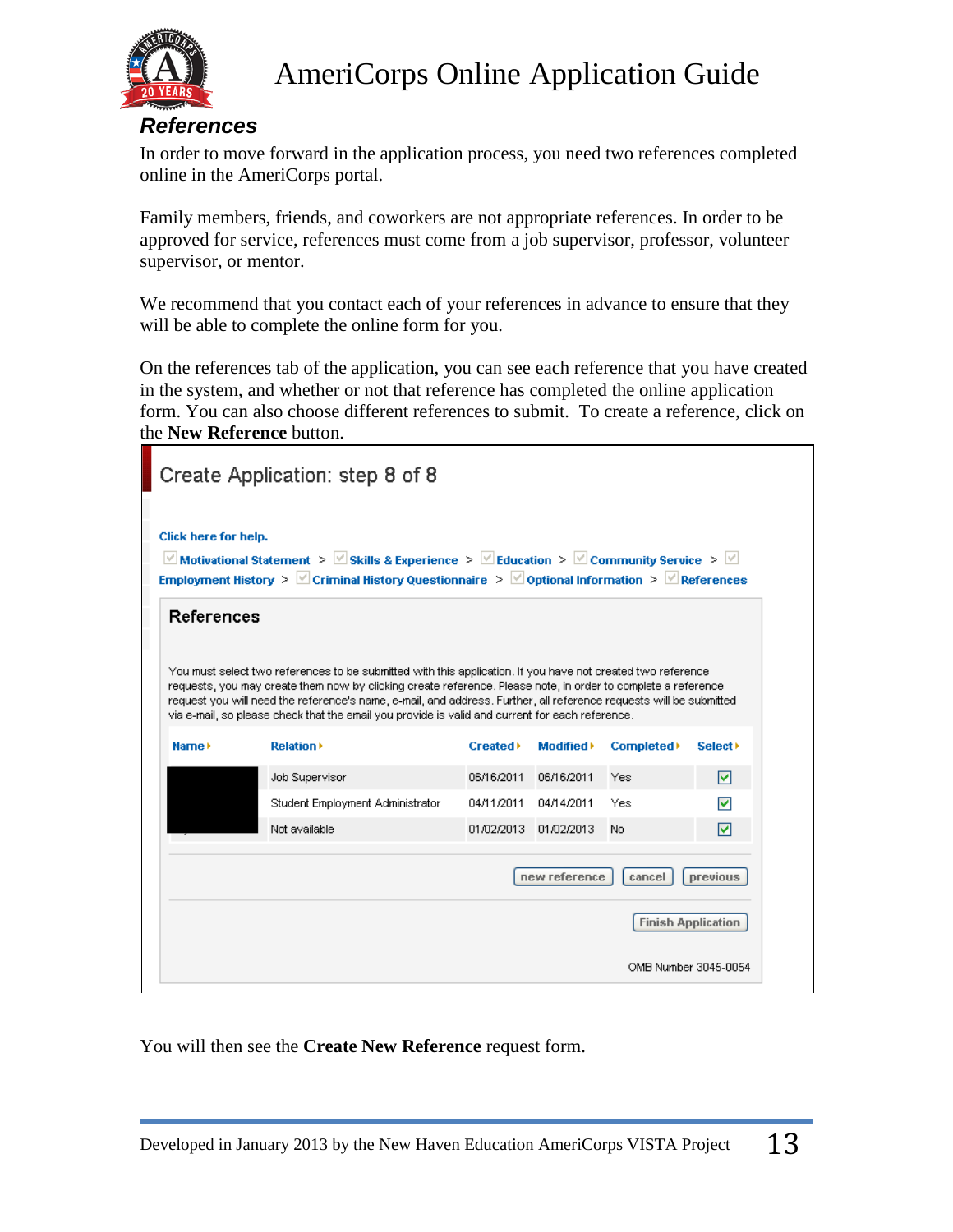

Fill out the name and contact information for your reference, including email, title, address, and phone number.

Once you click **Submit,** the AmeriCorps website will automatically email your reference with a copy of the online reference form.

You will return to the online application and will have the opportunity to enter a second reference by following the same process.

| * First Name:                                                                           |                       |                               |
|-----------------------------------------------------------------------------------------|-----------------------|-------------------------------|
| * Last Name:                                                                            |                       |                               |
| * Email:                                                                                |                       |                               |
| * Title:                                                                                |                       |                               |
| $\star$<br>Organization/Institution:<br>Is this a foreign (non-US) address? Click here. |                       |                               |
| * Street Address 1:                                                                     |                       |                               |
| <b>Street Address 2:</b>                                                                |                       |                               |
| * City:                                                                                 |                       |                               |
| *State:                                                                                 | v                     |                               |
| * Zip:                                                                                  |                       |                               |
| * Zip Extension:                                                                        |                       |                               |
| <b>Home Phone:</b>                                                                      | $(e.g. 555-555-5555)$ |                               |
| <b>Work Phone:</b>                                                                      | $(e.g. 555-555-5555)$ |                               |
| Submit                                                                                  |                       | <b>Go back to Application</b> |

After entering your reference information, select the two references that you want to use for this application. Click **Finish Application.**

### <span id="page-13-0"></span>*Applying for a listing*

After you complete your application, you can now submit the application to one of our listings.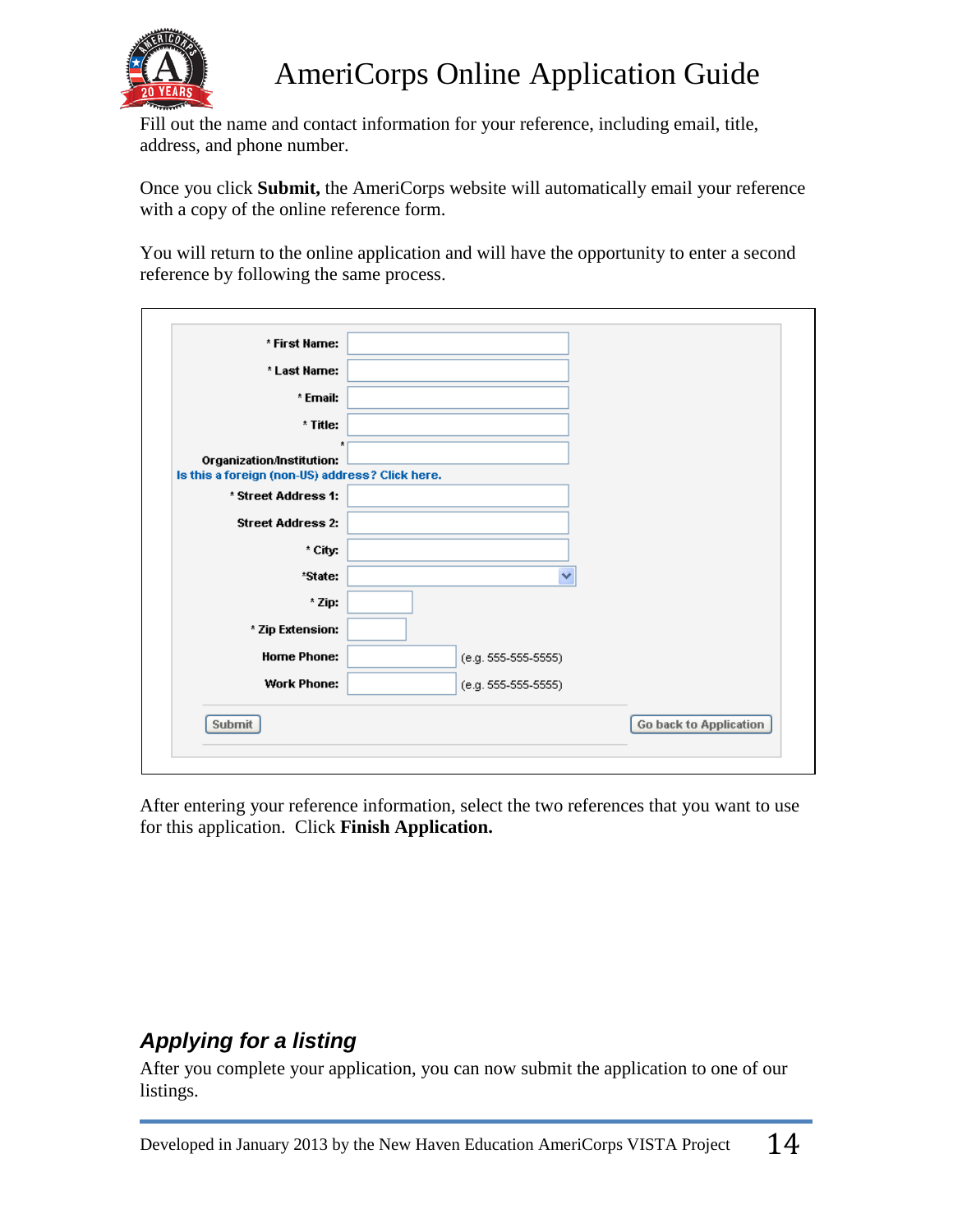

To find our listings, click **Search Listings** on the left hand navigation bar or click on the link below.

<https://my.americorps.gov/mp/listing/publicRequestSearch.do>

For program type, select **AmeriCorps State and National.** For the state, select **Idaho** from the drop down menu. Finally, to see our open positions, type **[blank]** in the **Program Name field.** This will show you all of the open positions for our program specifically.

| To search for programs, you may use either the Quick Search or Advanced Search option.                                                  |
|-----------------------------------------------------------------------------------------------------------------------------------------|
| <b>Quick Search</b><br>To search for programs by type and/or location, or to find a specific program name, please use the fields below. |
| $\mathbf{v}$ $\mathbf{R}$<br>Program Type: AmeriCorps State / National                                                                  |
| State: IDAHO                                                                                                                            |
| Program Name:                                                                                                                           |
| Include programs not currently accepting applications?                                                                                  |
| <b>Search</b>                                                                                                                           |

Click on any one of the listings, review the position descriptions, and then click the red **Apply Now** button at the bottom of the page.

|                                                                     | १७ एक ग्रा<br>ALASNA, ARRANSAS,     |  |
|---------------------------------------------------------------------|-------------------------------------|--|
| <b>Service Areas:</b>                                               | <b>Locations</b><br>AMERICAN SAMOA. |  |
| Community and Economic Development, Community Outreach, Health,     | ARIZONA, COLORADO,                  |  |
| Hunger, Homelessness, Housing.                                      | CONNECTICUT, DISTRICT               |  |
|                                                                     | OF COLUMBIA.                        |  |
| Skills :                                                            | DELAWARE, FLORIDA.                  |  |
| Communications, Community Organization, Computers/Technology,       | GEORGIA, GUAM, HAWAII               |  |
| Conflict Resolution, Fund raising/Grant Writing, Leadership, Public | , IOWA , IDAHO , ILLINOIS           |  |
| Health, Public Speaking, Recruitment, General Skills,               | , KANSAS, KENTUCKY,                 |  |
|                                                                     | LOUISIANA.                          |  |
|                                                                     | MASSACHUSETTS,                      |  |
|                                                                     | MARYLAND, MAINE,                    |  |
| <b>Apply Now!</b>                                                   | MICHIGAN MISSOURI.                  |  |
|                                                                     | MISSISSIPPI, MONTANA,               |  |
| <b>Return to Search Results</b>   Search Again                      | NORTH CAROLINA, NORTH               |  |
|                                                                     | DAMOTA NEBRASMA                     |  |

Select the application that you plan on using, and then fill out the Submit Listing Certification. This will certify that you provided accurate information in your application and that you are over the age of 18.